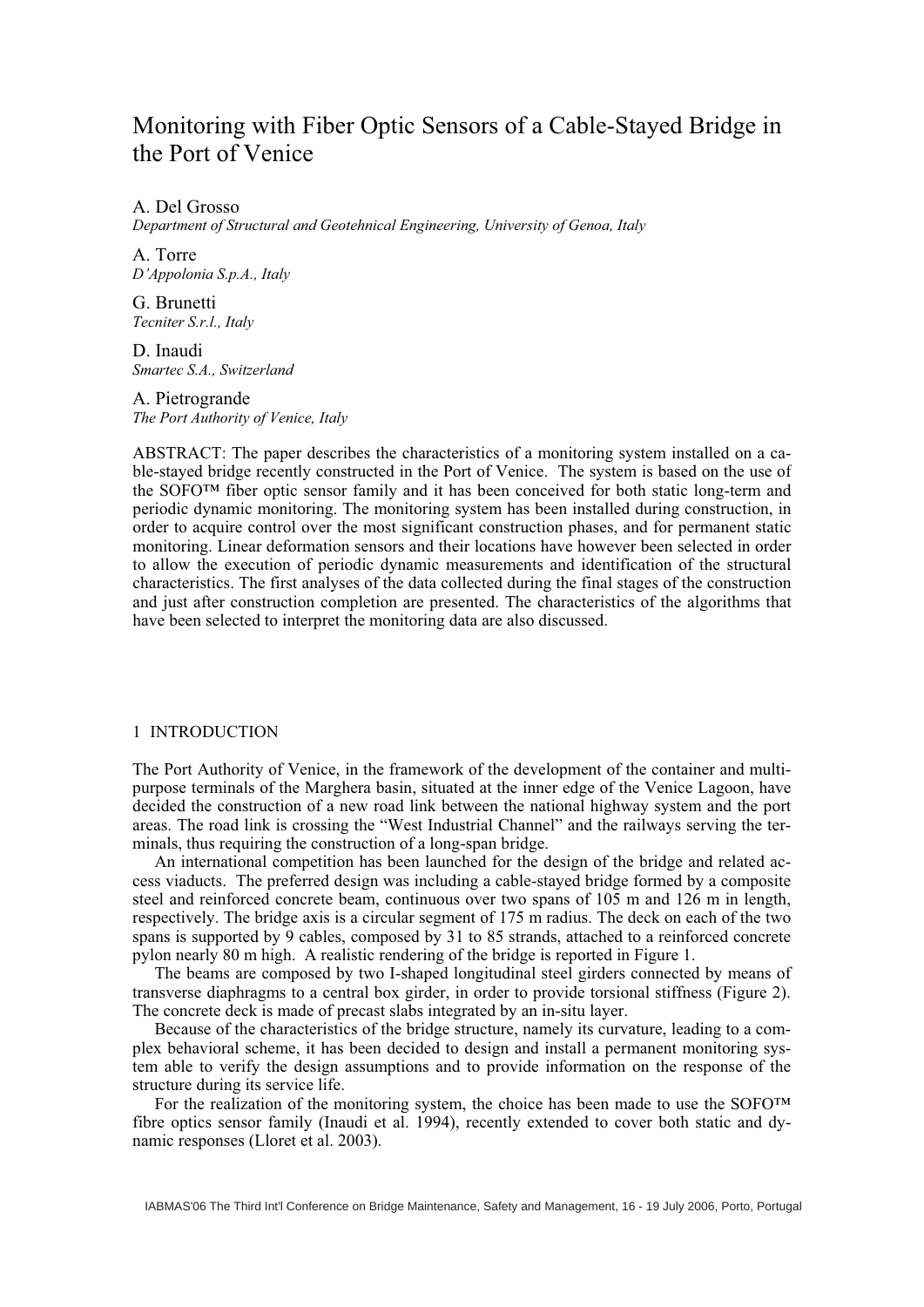

Figure 1. Aerial view of the Bridge (rendering)

The monitoring system has been installed during construction, in order to acquire control over the most significant construction phases. The system has been mainly designed for permanent static monitoring but linear deformation sensors and their locations have however been selected in order to allow the execution of periodic dynamic measurements and identification of the structural characteristics.

The system comprises 48 linear SOFO deformation sensors, 4 SOFO compatible fiber optic inclinometers and 24 temperature sensors placed on the two spans. In addition, each cable is equipped with a specially packaged SOFO sensor while 12 SOFO sensors and 6 thermocouples have been embedded in the structure of the pylon. An anemometer has also been placed on the top of the mast.

All the signals are routed to a control room placed in the basement of the mast, where the permanent static data acquisition hardware is located. When needed, the signal lines may be manually switched to the dynamic data acquisition hardware, temporarily attached. The permanent acquisition system is linked to a standard telephone line for remote operation and control.

This paper is aimed at presenting the main features of the monitoring system, the processing of the readings obtained during the phases of the construction and the finite-element model carried out in order to compare the data with the theoretical behaviour of the structure.

# 2 MONITORING SYSTEM DESCRIPTION

The SOFO System is one of the most diffused fiber optic sensory systems for the monitoring of civil structures, and therefore its characteristics will be only briefly summarized here.

The SOFO linear deformation sensors are classified as "long base" deformation sensors as they can be manufactured with base lengths from 20 cm to several meters. The extremes of the base are fixed to the structure surfaces or to the reinforcing bars (before pouring of concrete) by means of mechanical clamps. Between the extremes, an "active fiber" is fixed, optically cou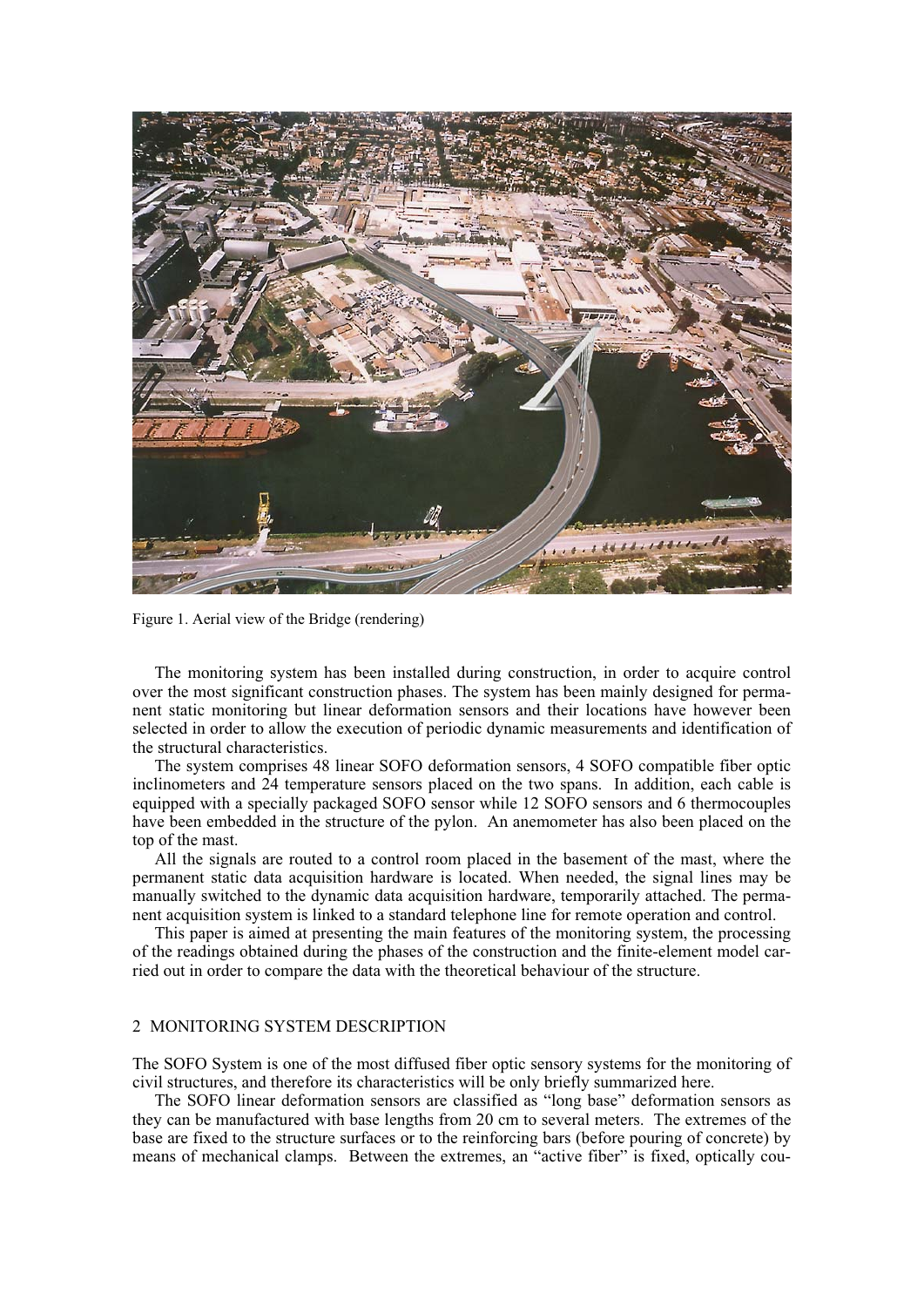pled at one end with a "reference fiber" of equal length, left free inside the plastic protection that also covers the active fiber. By means of an interrogation fiber, the light reaches the other end of the two sensing fibers and is reflected back, thus causing interference if the active fiber is stretched and varies its length. The principles of Michelson interferometry are used to measure the difference in the length between the two fibers caused by the relative movements of the two extremes of the base. The reference fiber also provides self-compensation for the temperature variations.

A high-precision optomechanical device is used in the static reading unit, while a full software processing is used in the dynamic reading unit. A precision of the order of 2 microns and a very high stability is reached, thus rendering the system very suitable for long term static monitoring, eventually integrated by short-term dynamic measurements.

SOFO compatible fiber optic inclinometers have also been developed.

The only drawback of the system, that sometimes induces high installation costs, is that every sensor must be connected to a single interrogation fiber. Nowadays, developments of the SOFO sensor technology integrating Bragg Gratings, allows multiple sensors to be placed on a single interrogation fiber, but this technology has become available only very recently.

The SOFO reading unit is able to connect, by means of an extension called "ADAM bridge", conventional sensors networked through ADAM modules. By this extension, it is then possible to realize and manage large sensory systems utilizing different sensor technologies.

The first problem to be solved in designing a monitoring system, after individuating the scope of monitoring and the characteristics of the responses to be studied, is the selection of the base length of the linear deformation sensors, their position, type and location of the other sensors.

The detailed description of monitoring system has been already the subject of a companion paper (Del Grosso & al. 2005). In this paragraph, the description will just be briefly summarized.

#### 2.1 *Monitoring system for the beam*

The base length of the deformation sensors has been determined in function of the type and size of the structural members, as the local deformation phenomena are averaged over the base. In this case, it has been selected to attach the sensors on the steel girders in couples, one at the top and the other one at the bottom of the web. This disposition allows curvature determination, as explained later. The length of the sensors has been selected to be 1.5 m, i.e. of the same order of magnitude than the height of the girder (1.90 m).

To select the sections to be monitored, a finite element model has been prepared in order to study the static and dynamic deformations of the beam. On the basis of the analyses, consisting in the application of various load configurations to the model, including temperature variations, it has been recognized that instrumenting four sections for each of the two spans would be sufficient in order to reconstruct the main static and dynamic deformation modes.

In each section, three webs (two of the lateral girders and the outer web of the central box) have been indicated for the placement of the sensor couples. In addition, two fiber optics inclinometers have been installed at the ends of the cable-supported spans, measuring the rotations in the longitudinal plane.

To measure the temperature fields, standard technology thermocouples have been placed at the sensor locations at the two intermediate sections of each span.

The system defined on the beam permits the definition of the global strain characteristics over four "cells" on each of the two spans.

### 2.2 *Monitoring system for the pylon*

The monitoring system for the pylon has different characteristics than the one described above. The pylon is a reinforced concrete structure, partially prestressed, inclined on the vertical with the same angle as the resultant of the forces in the cables. By this way, the pylon is mainly compressed, being subjected to flexure only by wind and temperature effects and by the selfweight, this latter compensated by the post-tensioning of the prestressing cables.

The section of the pylon is a cave triangle and the cross sectional sizes are decreasing to-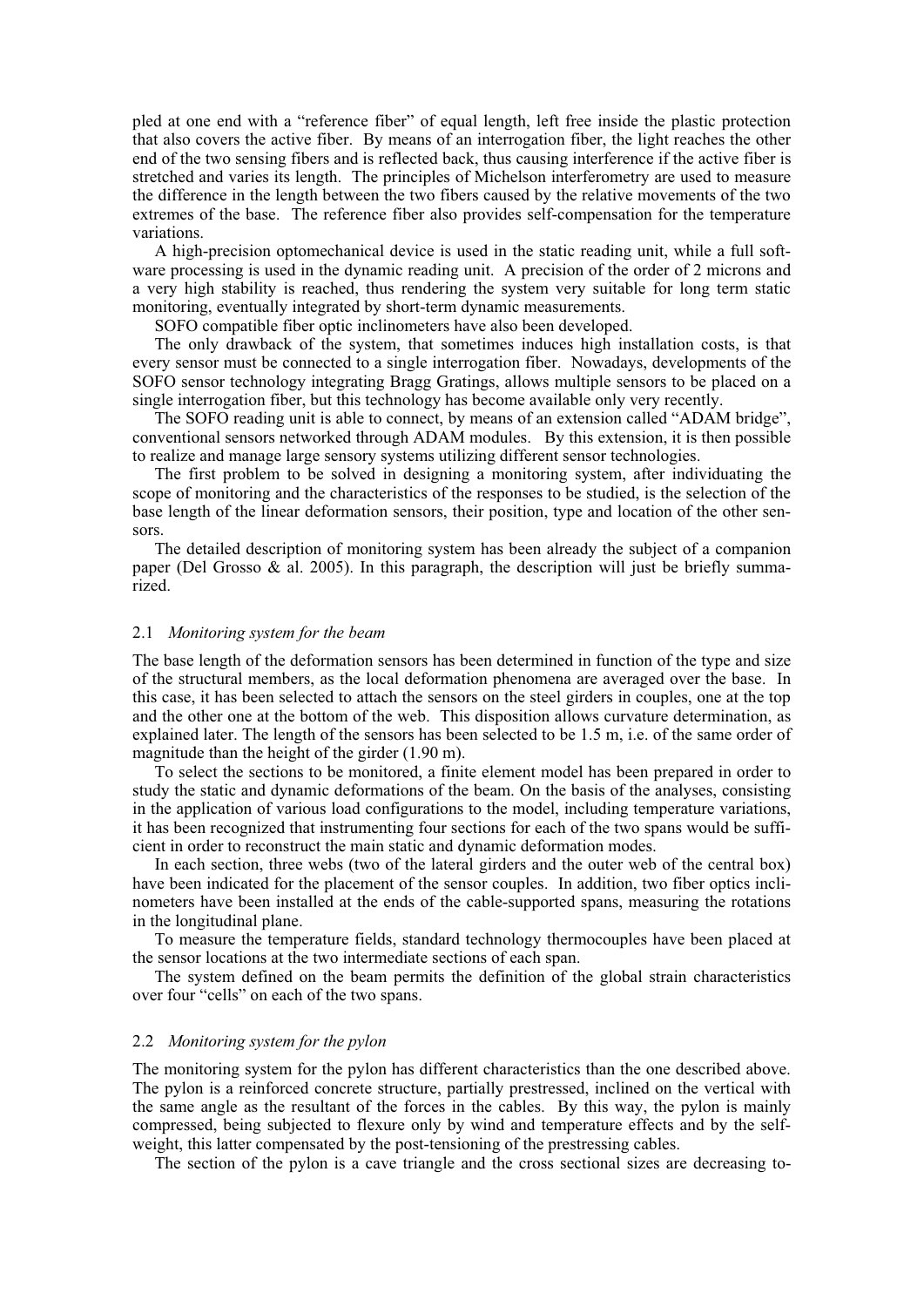wards the top.

In order to study the strain characteristics of the structure, four monitoring sections have been selected over the height, starting from a few meters over the bridge deck. In each section, three SOFO linear deformation sensors, each having a base length of 7.5 m, were attached to the reinforcing bars at the corners of the triangle.

At the top of the pylon, two fiber optics inclinometers, measuring the rotations in two orthogonal planes, and an anemometer have been installed.

On each of the three faces of the pylon in correspondence of the top two monitored sections, conventional thermocouples have also been installed.

#### 2.3 *Monitoring system for the stays*

The stays, 9 for each span, are constituted by galvanized strands variable in number from 31 to 85, in function of their design load. They are connected to the axis of the deck and to the pylon by means of anchorage systems, where the prestressing force, variable from stay to stay, is to be applied.

In order to measure the deformations in the stay cables, every one of the 18 stays has been instrumented with a SOFO deformation sensor 250 mm in length, connected to one of their strands.

# 3 STATIC DATA ANALYSIS ALGORITHMS

The main principle of this method consists in subdividing the structure into a number of macroelements that undergo relatively simple deformations (Inaudi  $&$  Vurpillot 1999). These sections are further segmented into cells containing only a few sensors or even a single one.

The first step requires the structure to be subdivided into sections. Each section is supposed to have a constant or continuously varying inertia, a constant load across its length and introduction of local forces and supports only at its ends. If the behavior of the materials in a section can be considered as homogeneous, the polynomial degree that best approximate its deformation is determined either analytically or using finite-element programs. If a degree N+2 is found to approximate satisfactory the deformation of the section, this will be subdivided into N cells.

For a beam with constant inertia the deformation is a polynomial of fifth degree and three cells are therefore necessary. For sections with variable inertia, it is sometimes useful to use cells with variable size. If local variations of the material behavior are expected, more cells are needed. In this case the number N and the size of the cells will be determined in such a way that the material properties inside each single cell can be considered reasonably constant. The deformation of the section will in this case be approximated by a polynomial of at most degree  $N+2$ .

#### 3.1 *Cell analysis*

The sensor inside a single cell will be used to determine the local behavior of the materials and the global behavior of the cell itself. The sensors will generally be positioned parallel to the beam axis at different heights. The base-length of the sensors can be shorter that the cell length, but the best precision is usually obtained with sensors having the same length of the cells.

The most relevant parameter that can be analyzed is the mean curvature. The radius of curvature of the cells gives an indication of its bending. To obtain this value it is necessary to install one or more sensors at different distance from the neutral axis. Considering the Bernoulli's law on an element dx of the beam, for the simple flexion, the equation of curvature is expressed as:

$$
1/r(x) = -\varepsilon(x)/y \tag{1}
$$

Where: r is the curvature radius, x the curvilinear abscissa,  $\varepsilon$  the strain in the x direction and y the distance from the neutral axis.

A displacement gauge, installed parallel to the neutral axis, measures the deformation over a gage length L. In the case of composed flexion and temperature variations a pair of displace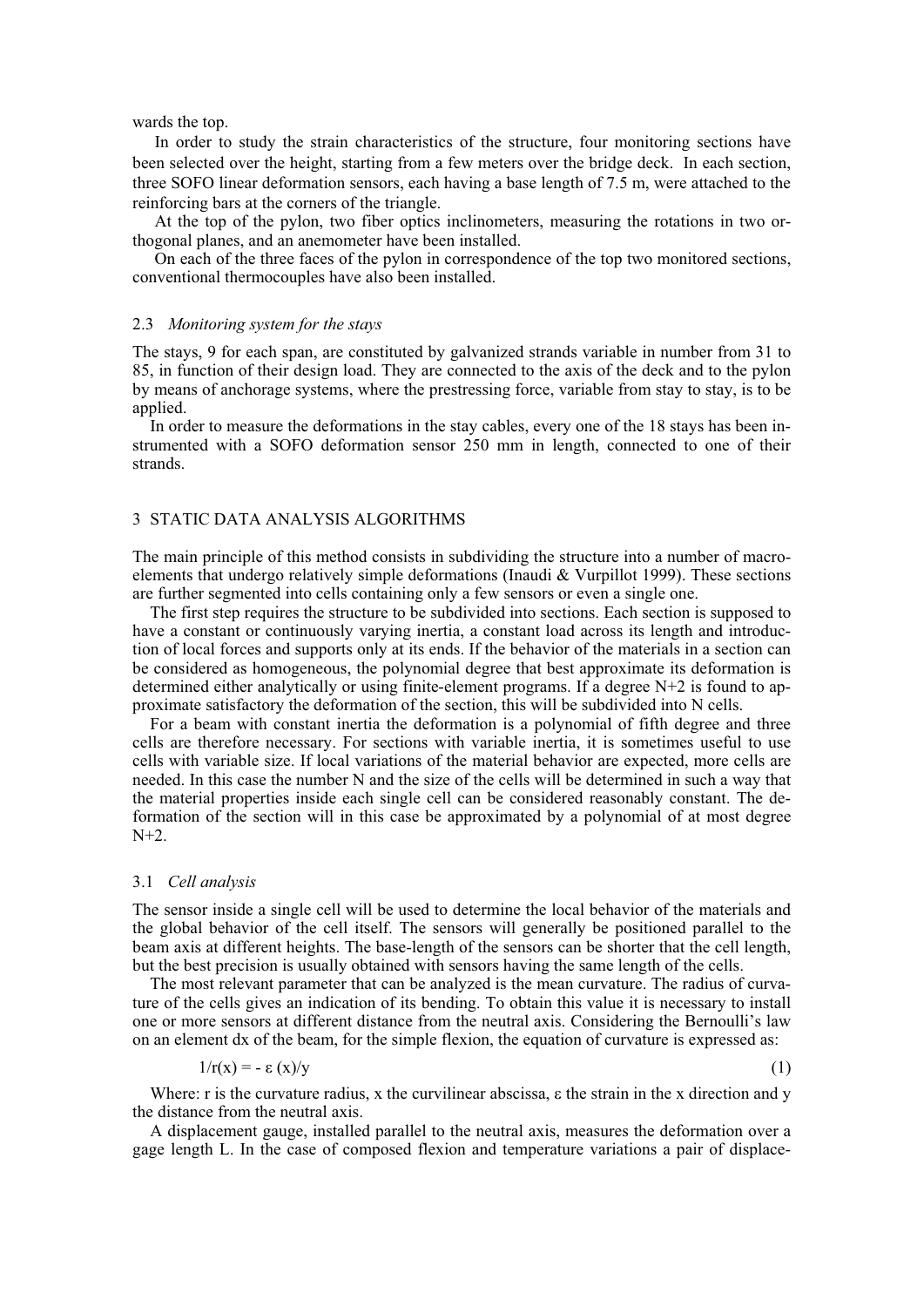ment gauges, placed at different distances to the neutral axis, is necessary to measure the mean curvature of a cell. In this case the mean curvature will be given by the integration of Equation (1):

$$
1/r_{\rm m} = (\Delta L_1 - \Delta L_2)/[(y_1 - y_2) L]
$$
\n(2)

Where:  $r_m$  is the mean curvature radius and  $\Delta L_1$  e  $\Delta L_2$  are the deformations measured by the two sensors, L their length and  $y_{1,2}$  their vertical position inside the cell, all relative to a common arbitrary origin. This calculation can be generalized for two-dimensional cases using matrix calculus.

### 3.2 *Section analysis*

After analyzing each cell separately one obtains an estimation of the curvature as a function of the curvilinear abscissa along the beam length. From the local curvatures it is possible to obtain the section's curvature function by fitting the cell's curvature values to a polynomial of appropriate degree. For a polynomial with N unknowns, only N cells are necessary to be retrieved for a single beam section. If the number of cells exceeds the polynomial degree chosen for the curvature function, the system should be solved by the least squares method.

# 3.3 *Structure analysis*

By combining the curvature function of each section one can now calculate the curvature of the whole structure and obtain its deformed shape by double integration. Having the curvature functions of adjacent sections, one retrieves the displacement functions by integrating them. Furthermore, the continuity of the displacement function and its derivate has to be guaranteed by imposing the same displacement and rotation at the adjacent borders of the adjacent sections.

# 4 STATIC MONITORING DURING THE CONSTRUCTION PHASES

The monitoring system has stored the deformation data during the second phase of tensioning of the cables. The first tensioning of the stays has been carried out during their installation by load steps and continuous tension adjustments, until the project configuration was reached.

The second phase has been carried out for braces of stays, following a procedure that involve pouring of the slab into portions of 10.50 m length, symmetrically with respect to the pylon and subsequently increasing the tension of the two stays interested by the poured slab portion.

# 4.1 *Data processing*

The possibility of obtaining the curvature from the measurement of the axial deformation of the sensors in more points of the section is valid if one admits that the section shows a smooth pattern of deformations: in the reality this hypothesis cannot be accepted in presence of high concentrated loads, like those of the stays.

For this reason, a pre-processing of the deformation data in every section has been carried out: such analysis has shown that, especially in the sections near the stays, the sensors installed in the central beam were measuring anomalous deformations with respect to the sensors installed on the lateral beams. This observation has induced to discard, in the first data processing stage, the data of the central sensors, retaining only the data relative to the lateral sensors; in a subsequent phase, once the final configuration has been determined, the data of the sensors discarded could be used again.

#### 4.1.1*Data processing for the beam*

The beam has been subdivided in two macro-elements, corresponding to the two main spans, everyone composed by 4 cells. Once the mean curvatures in every section has been obtained, these values have been interpolated by means of a polynomial of degree n-1 ( $n =$  number of cells) in every macro-element, imposing the continuity of the curvature at the boundary.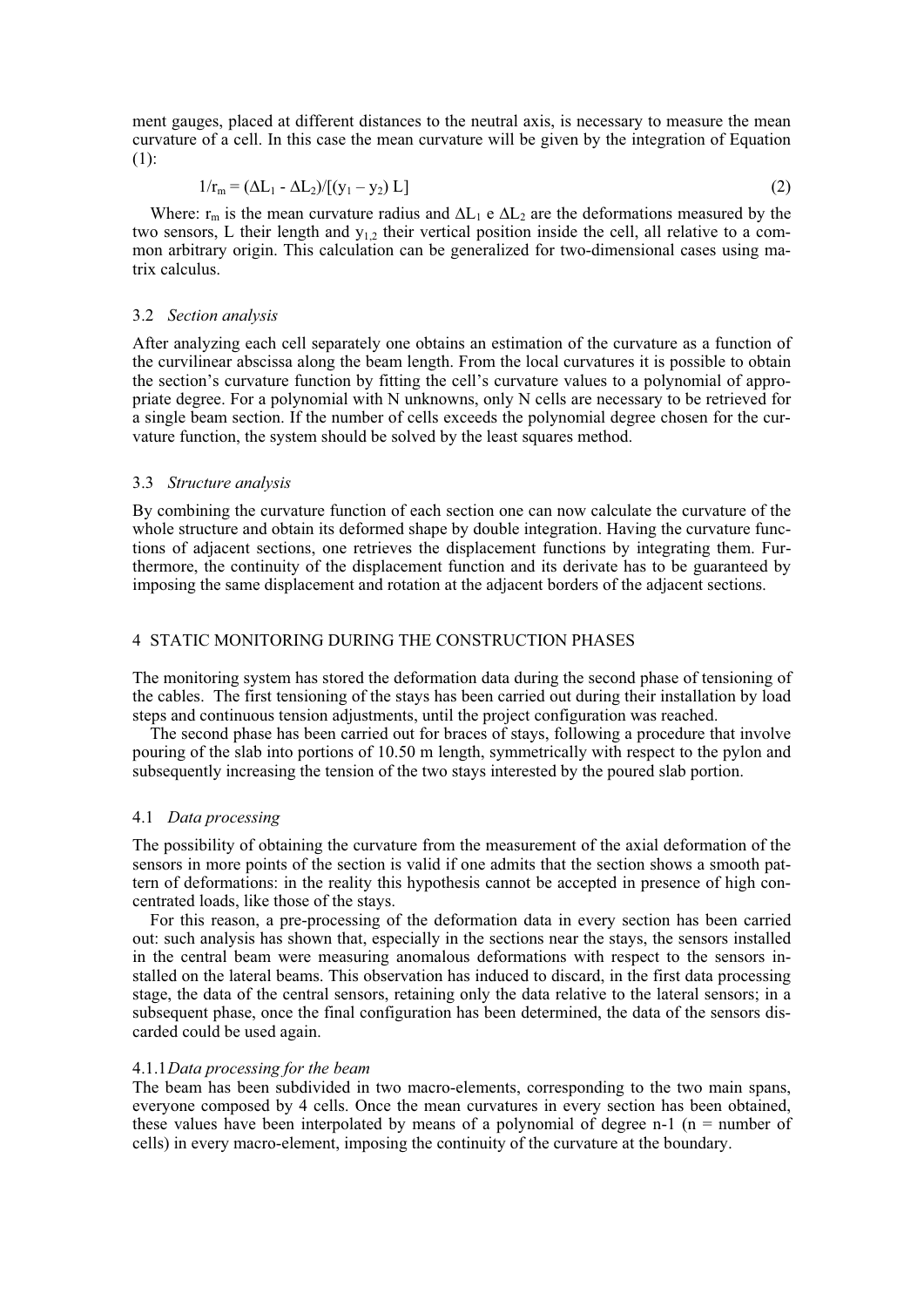The presence of a concentrated load inside the macro-elements, does not allow applying completely the algorithm previously described: therefore, for this phase it has been necessary to get the deformed shape of the beam by means of a finite-difference method, imposing zero displacements at the extremes and an additional continuity condition on the central support.

For the evaluation of the deformed shape in the final phase, the rotation data of the inclinometers will be used; moreover, the concentrated loads of the stays could be approximated with a uniformly distributed load, for which the previously described algorithm could be employed.

The use of this modified algorithm, therefore, has allowed obtaining the vertical deformed shape of the beam during the main prestressing phases: data comparison with topographic measures has shown satisfactory results, as illustrated in Figure 2.



Figure 2. Comparison between the evaluated deformed shape and topographic measures

#### 4.1.2*Data processing for the pylon*

The pylon can be assimilated to a cantilever subject to a concentrated load on the top and to its weight; therefore it has been subdivided into a single macro-element constituted from 4 cells. Also in this case the deformed shape has been obtained by means of the finite-difference method: the boundary conditions are null rotation at the base and null curvature at the top.

The obtained deformed shape, shown in Figure 3, is also comparable with the direct topographic measures.

#### 4.2 *Finite-element model of the bridge*

The theoretical deformation of the structure during the tensioning phases has been obtained by realizing, with the Ansys  $9.0 +$  Civil Fem  $9.0$  code, the three-dimensional finite-element model shown in Figure 4. The deck is composed of steel beam elements; the pylon is constituted by concrete solid elements, accurately reproducing the real geometry of the structure. Finally the stays are constituted by appropriate "link" elements: these elements have only tensional stiffness and can be assigned an initial strain.

In order to correctly simulate the second stressing phase of the stays, a "birth and death" analysis has been carried out, consisting in activating and deactivating portions of the slab, in such a way to simulate the phases.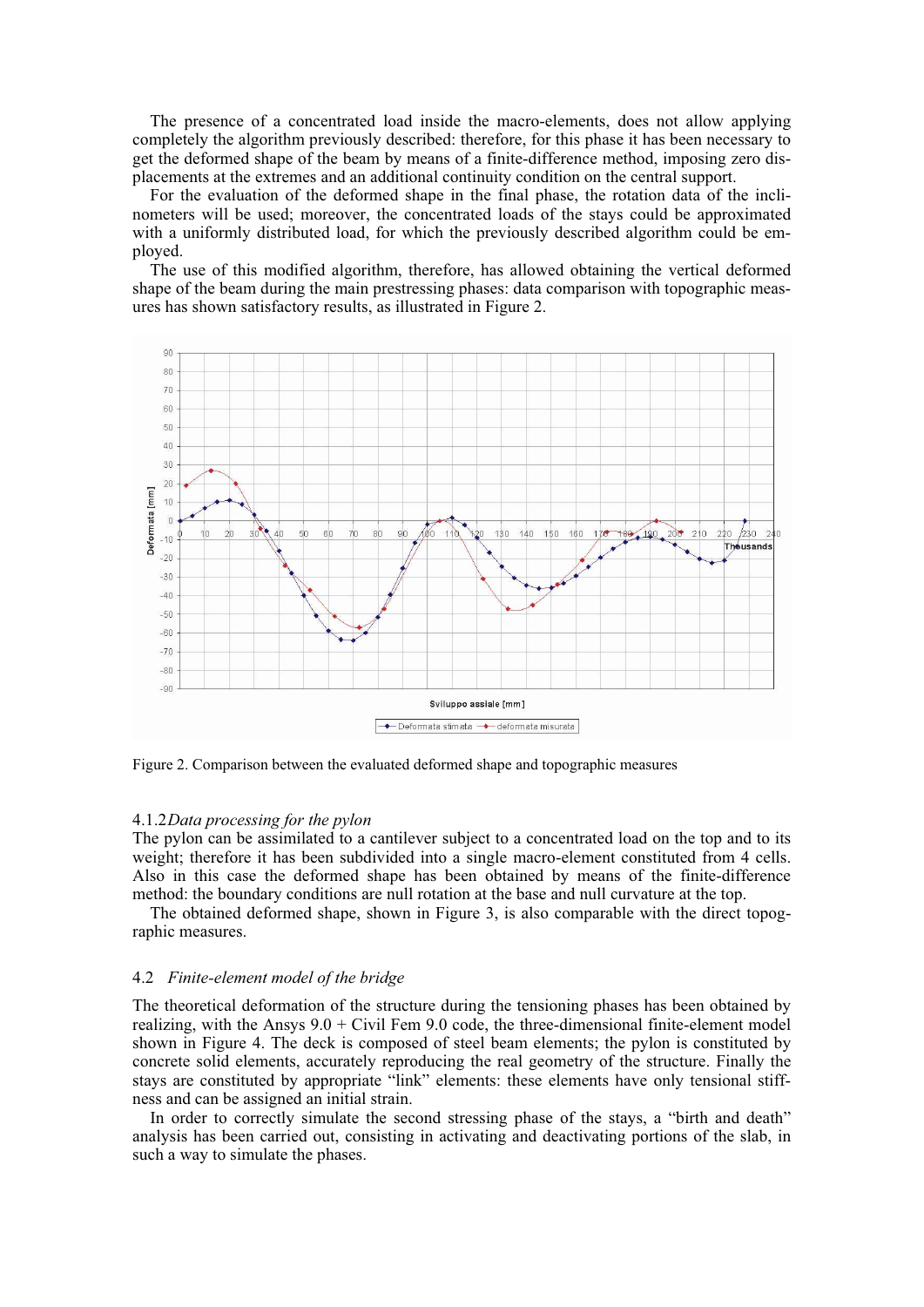The obtained deformed shapes have been referred to the data of the first tensioning phase and have been used to compare the real behaviour of the structure with that given by the model, with the aim of updating the parameters of the model.



Figure 3. Deformed shapes of the pylon



Figure 4. Finite-element model of the bridge